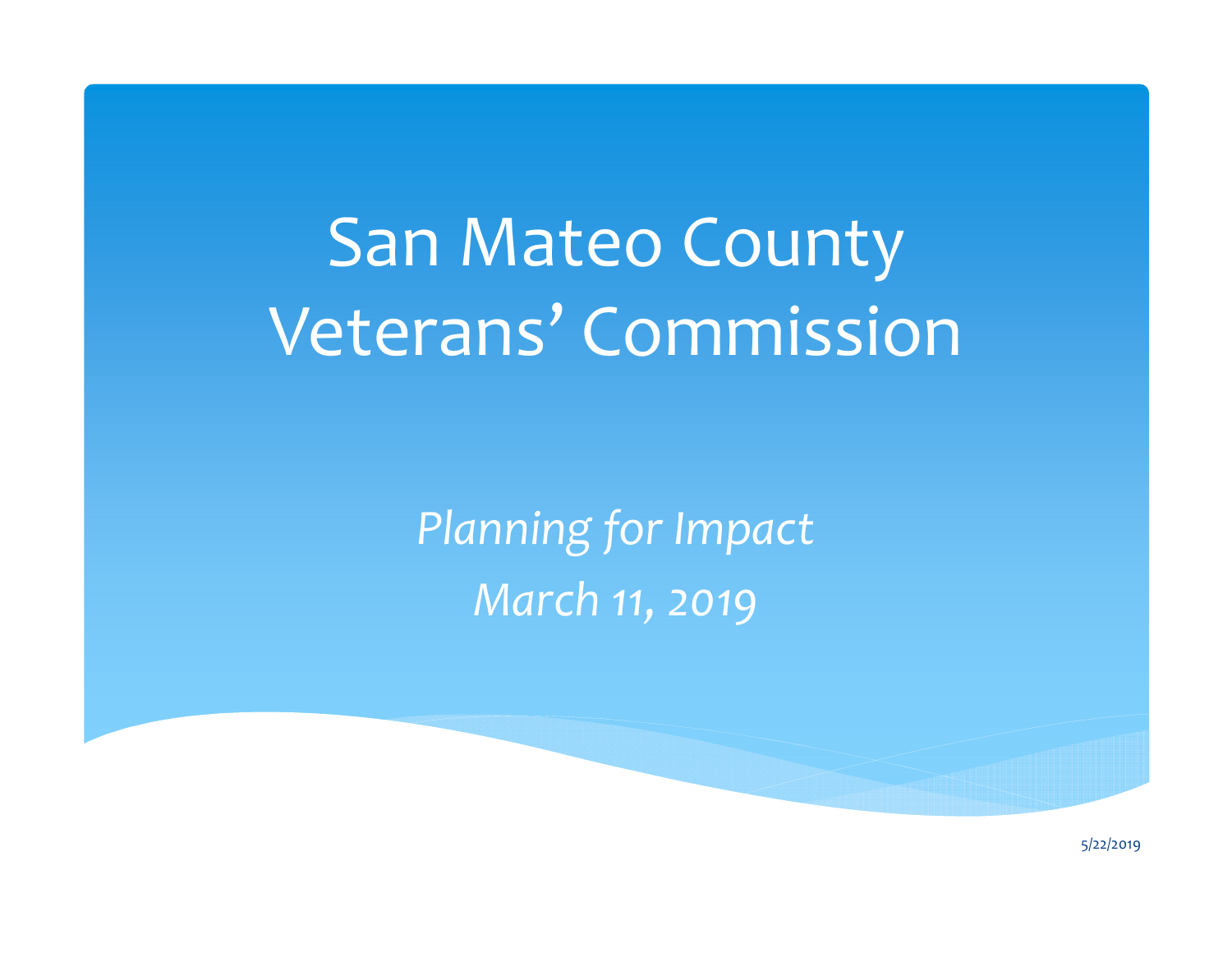Veterans' Commission Group Agreements

Speak respectfully

Speak one at <sup>a</sup> time

Participate as fully as possible

Allow the facilitator to guide the process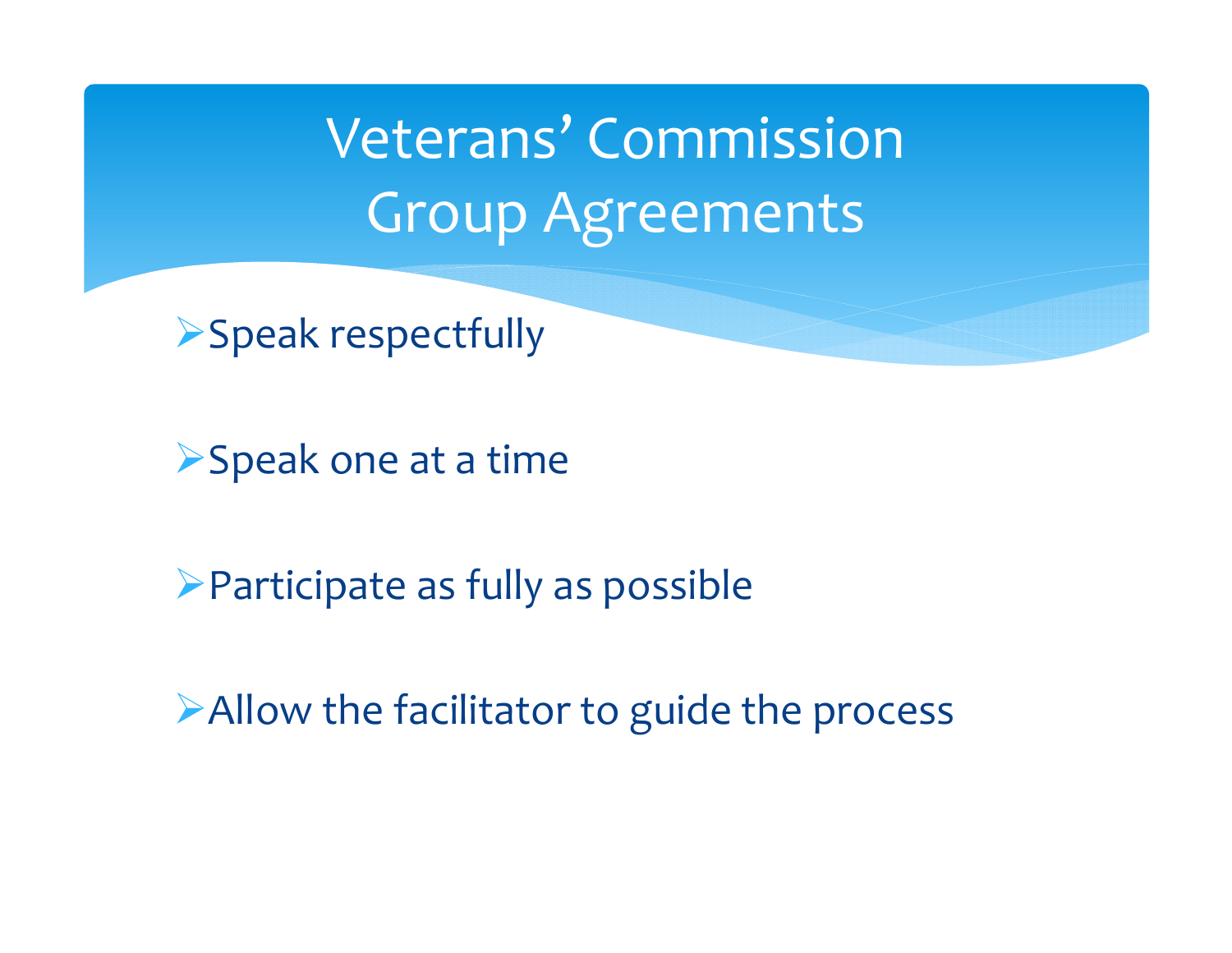## Veterans' Commission Elements of <sup>a</sup> Strategic Plan

Environmental scan Vision, mission, values **Example 2 Figure 2 Fouriers** Implementation work plan Monitoring and updating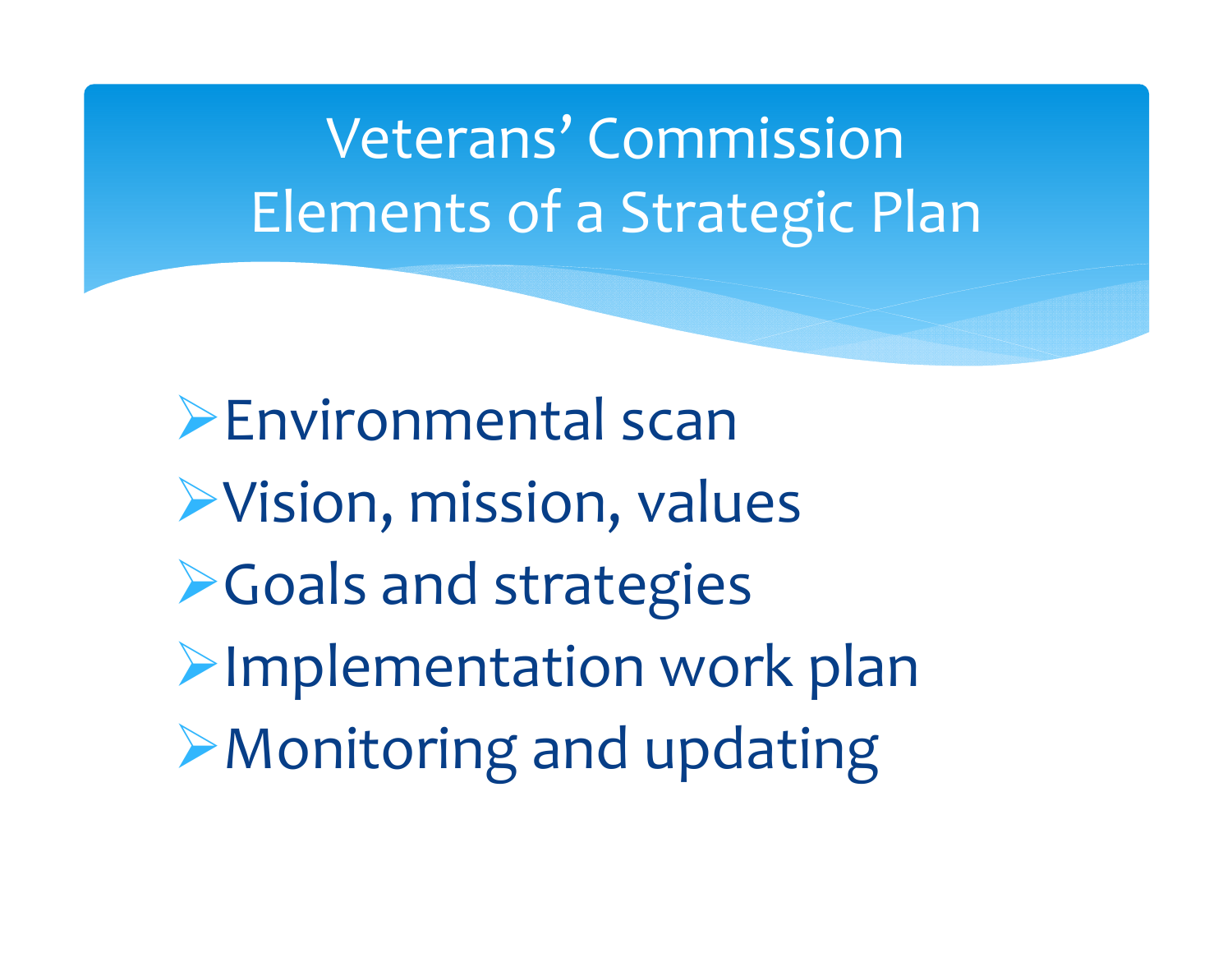## Veterans' Commission Proposed Timeline for Strategic Planning

Initiate planning (February) Environmental Scan, Mission, Values **Example 1 Fighter Priority issues (March)** Draft Goals and Objectives (April) ID measures of impact Review/Adopt Strategic Goals (May) Define Work Plan – (June)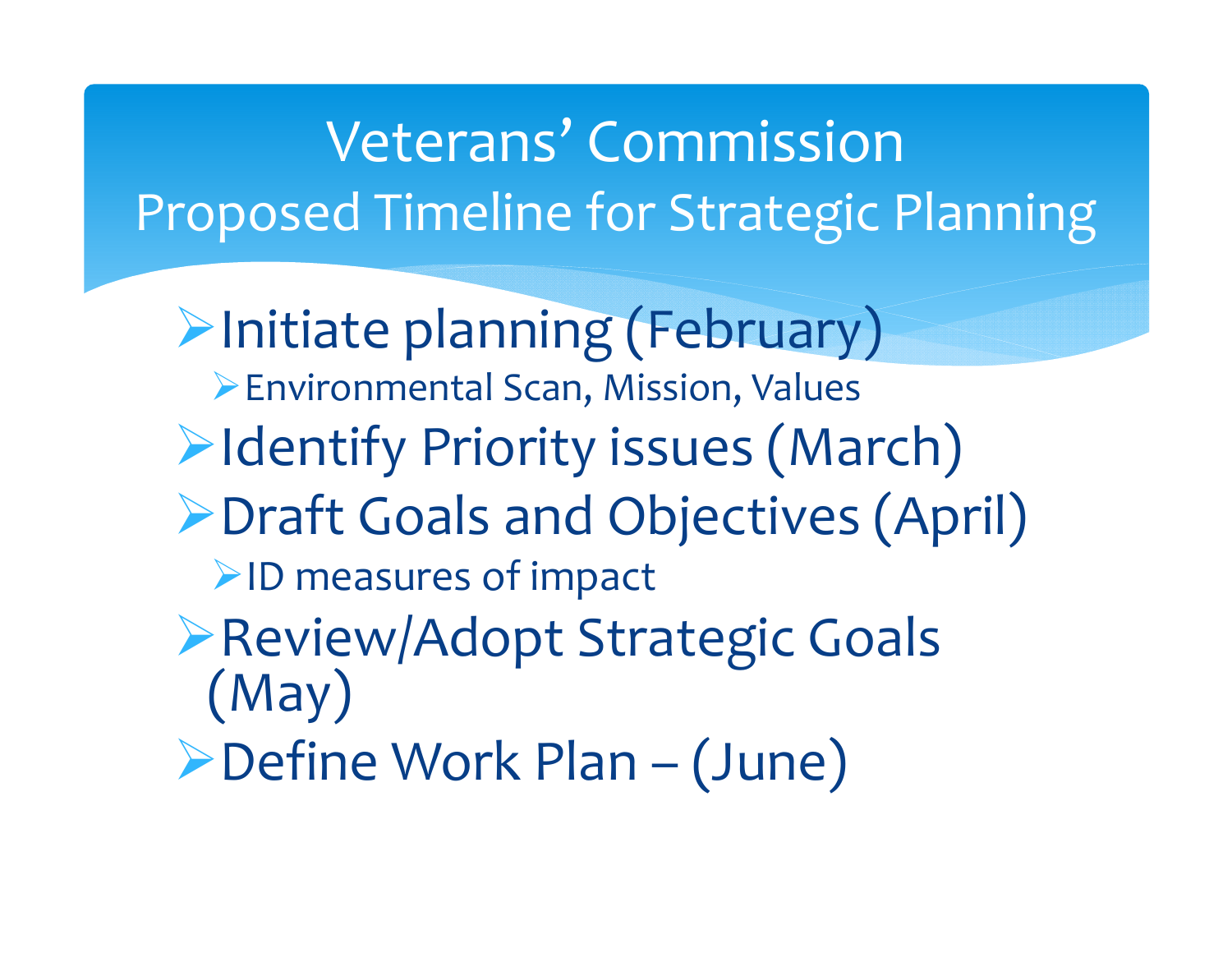### Mission Statement ‐ Options

- 1. The mission of the Veterans Commission is to promote public awareness, advocacy, programs and policies that enhance the well-being of veterans and their families in San Mateo County.
- 2. The mission of the Veterans Commission is to empower veterans and their families in San Mateo County to thrive through advocacy, public awareness, programs and policies.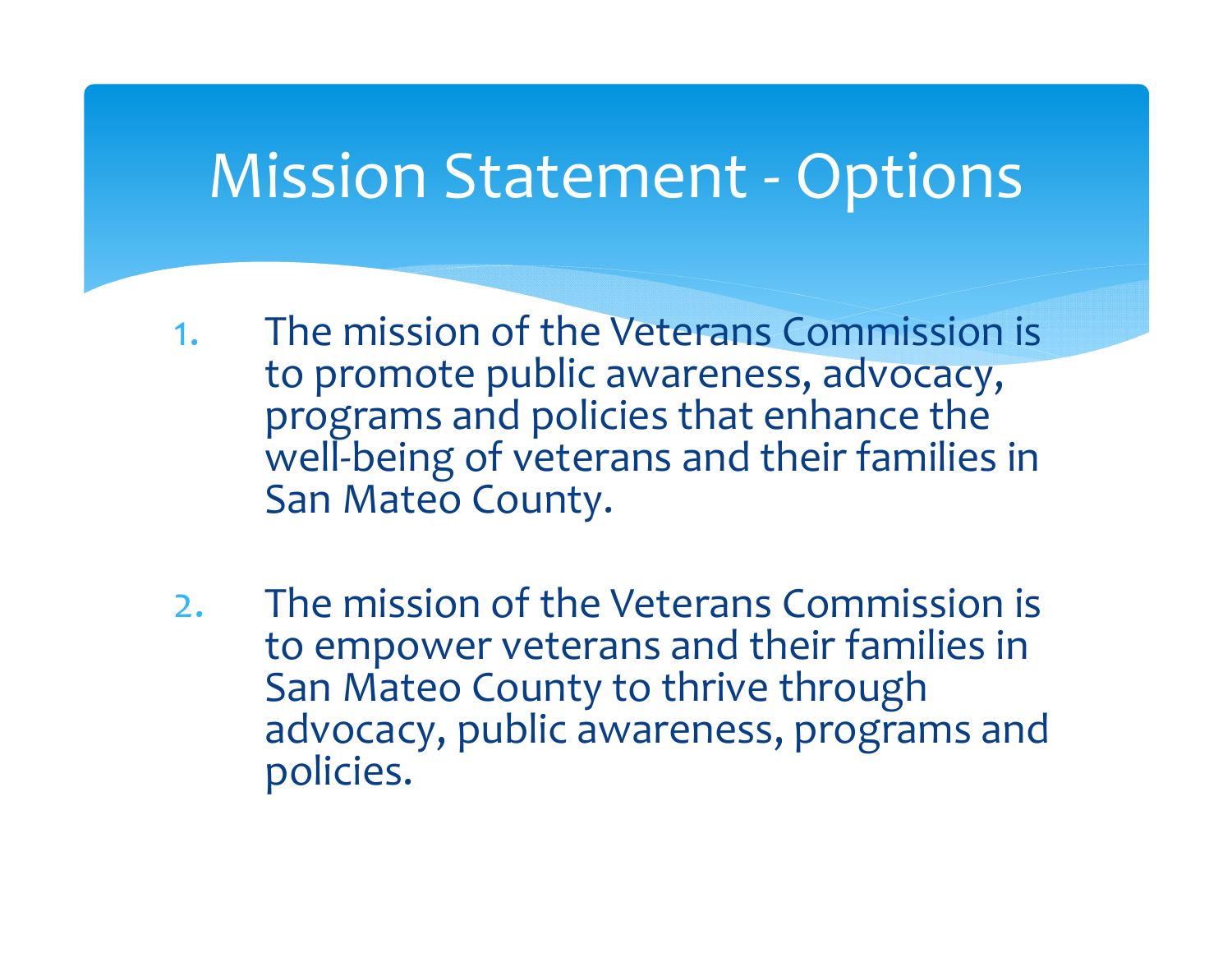## Values that guide the work of the Commission

Commissioners will prioritize values to identify the 3‐4 values that best reflect the SMC Veterans Commission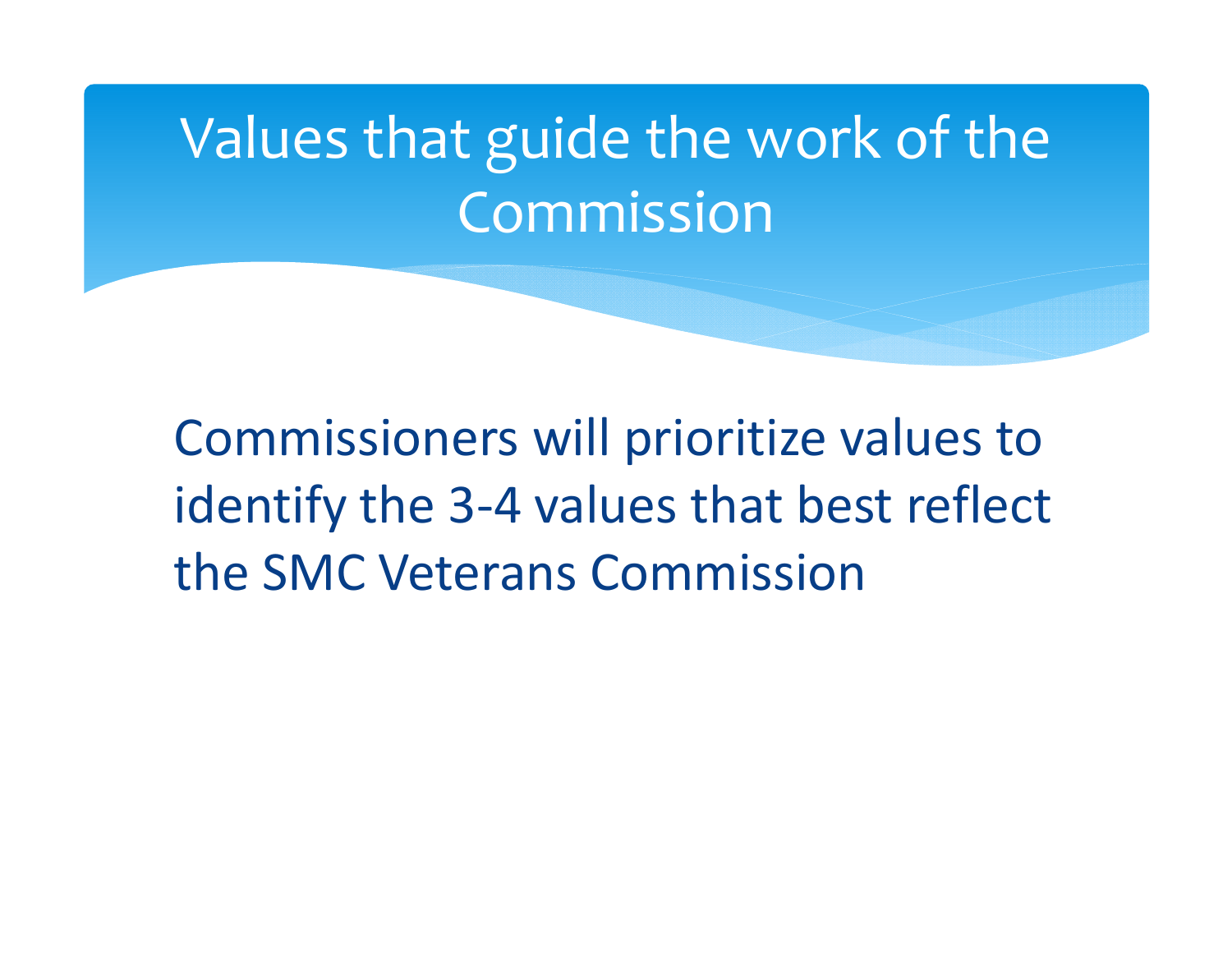## Proposed Priorities

- **1. Increase awareness** of need and access toservices
- 2.Promote **education** and **employment**
- 3. Promote **housing**/decrease homelessness
- **4. Keep apprised** of current needs
- **5. Mental health**/suicide/opioid crisis
- **6. General healthcare**
- **7. Measure progress** and impact of our work
- **8. Increase involvement of veterans** in the veterans community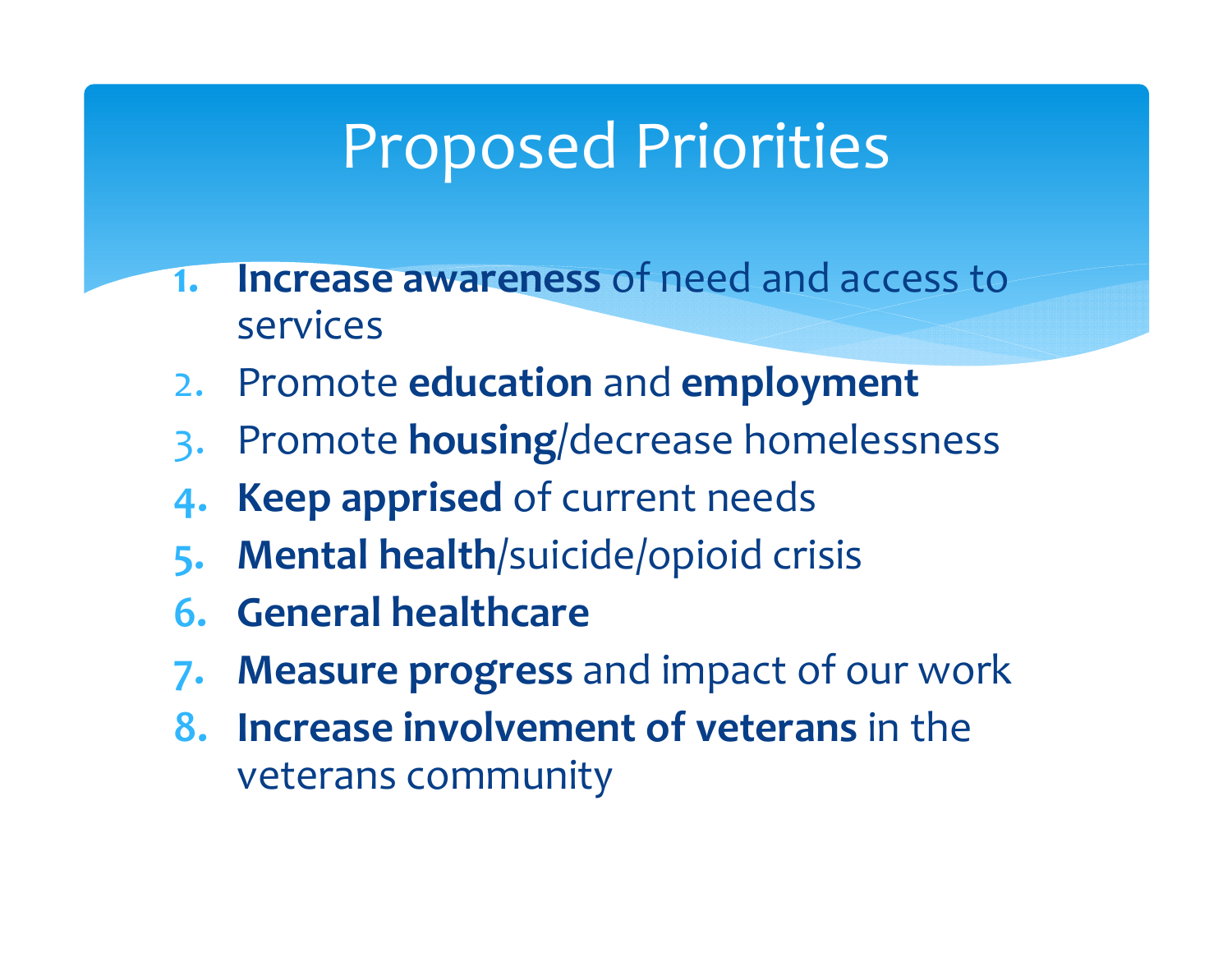### Small Group Discussion

- 1. Review/discuss the possible priority areas on the work sheet
- 2. Try to identify 3‐4 areas that this Commission should pursue in the next <sup>1</sup>‐<sup>2</sup> years
- 3. Review the "hows" on page  $2 -$
- 4. Select "hows" for each of the 3‐4 areas your group has selected
- 5. If desired, add additional hows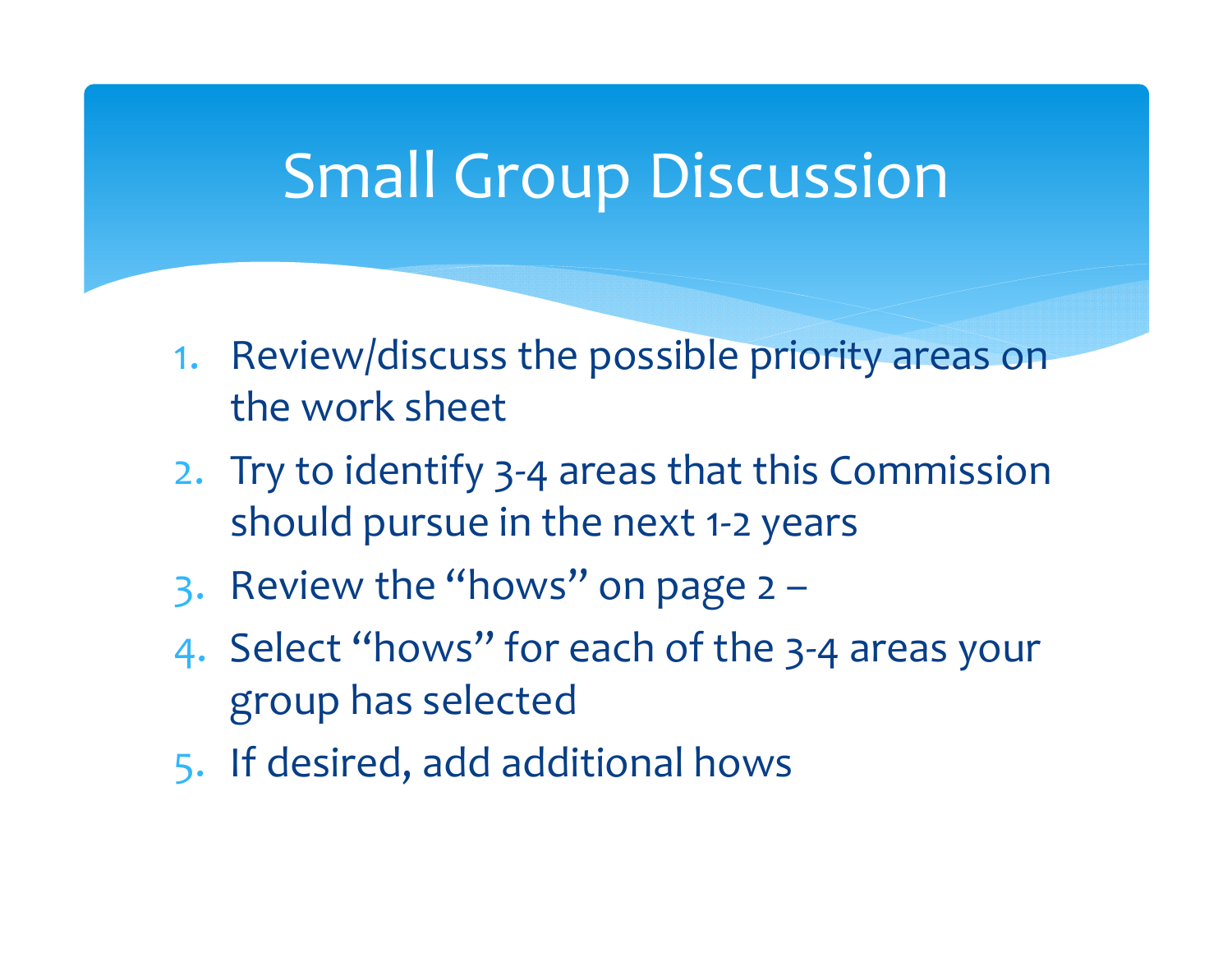### Goals and Actions

Goal statements will be drafted by the Strategic Planning Subcommittee for review by the Full Commission at the May 2019 meeting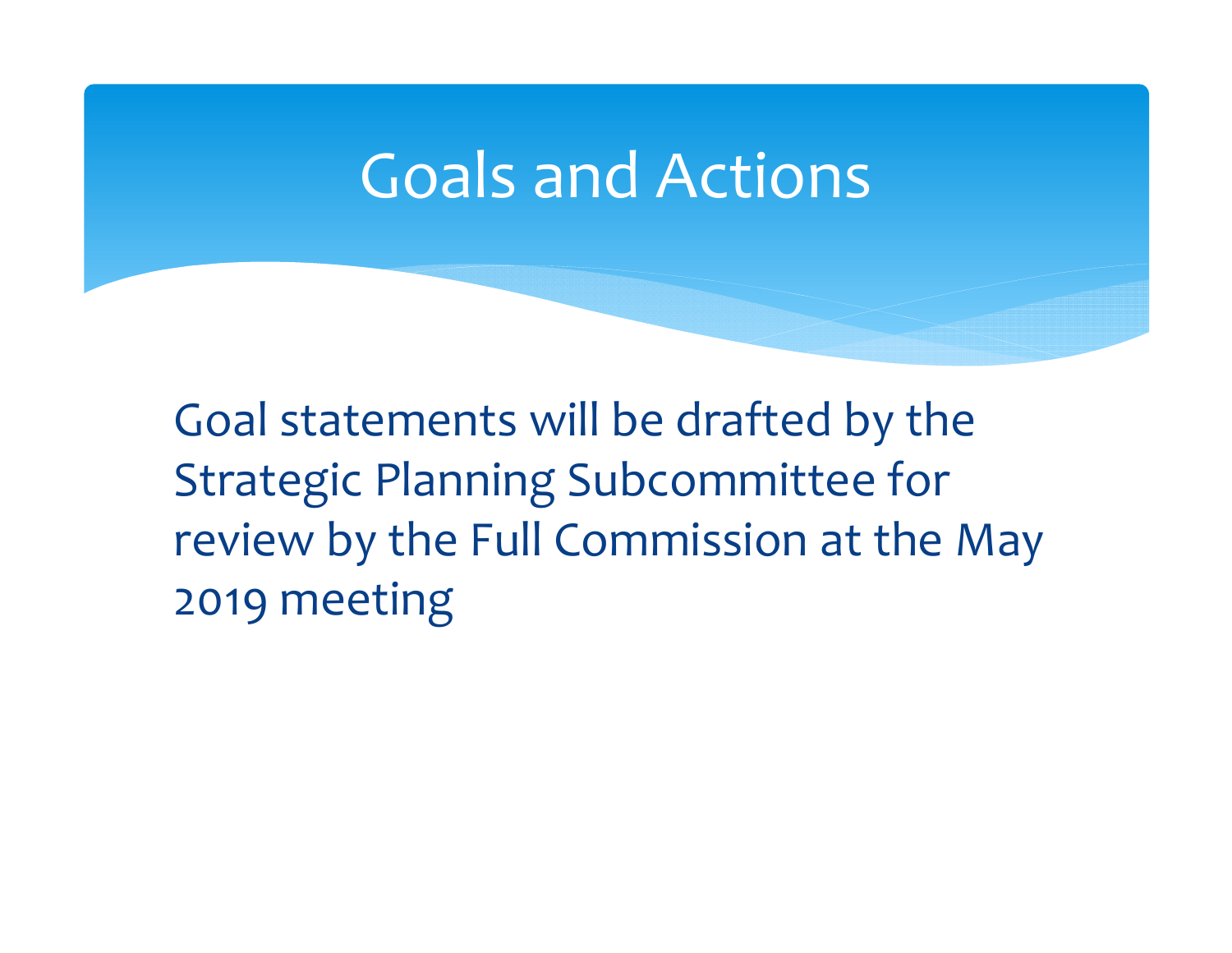### Next Steps: April 2019

- 1. Continue to work on Goals and Objectives for inclusion in Strategic Plan
- 2. Think about how to measure progress/impact for each objective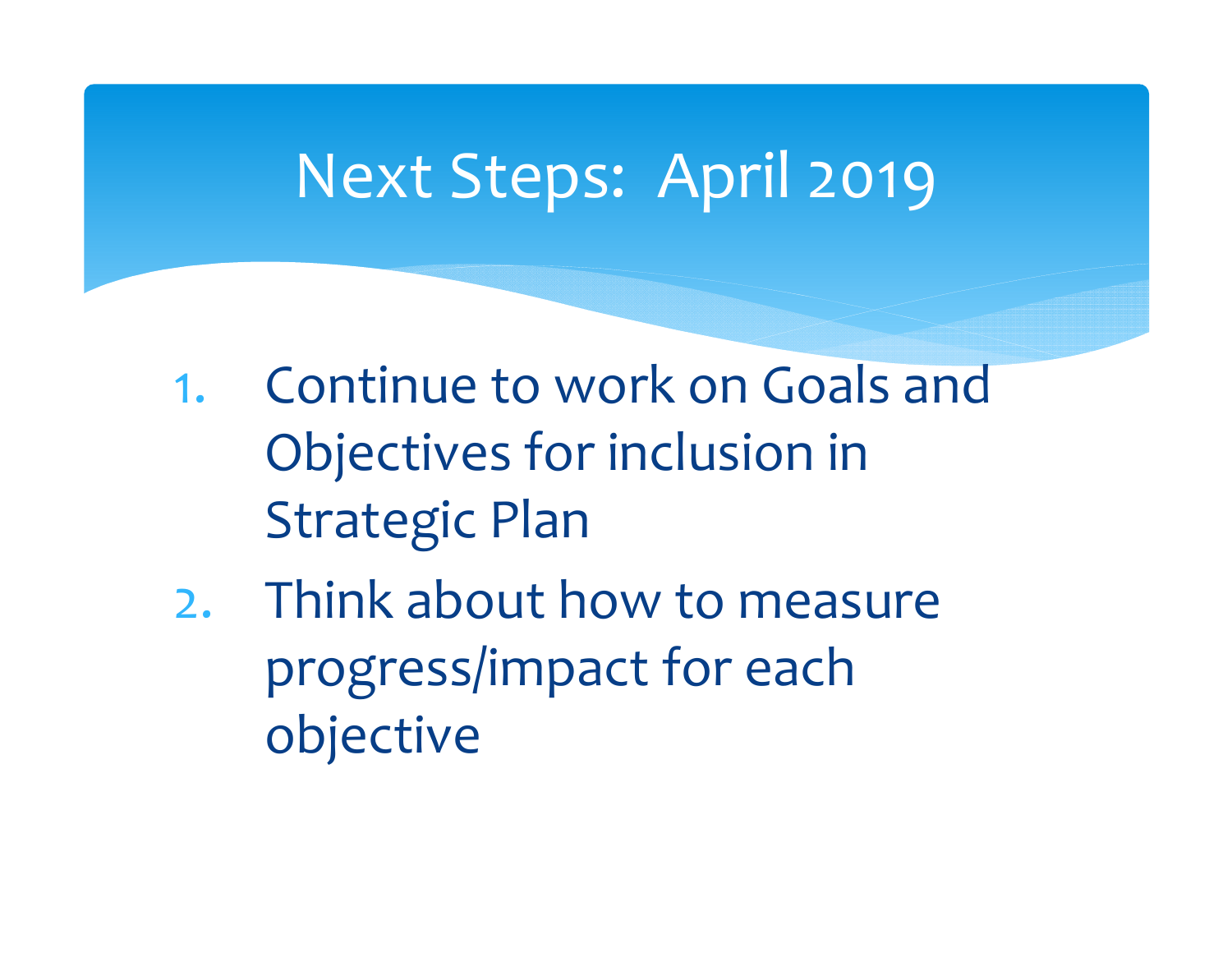| Issue #1                                                                                          |                                                                                                        |  |
|---------------------------------------------------------------------------------------------------|--------------------------------------------------------------------------------------------------------|--|
| Increase awareness of employment, housing, healthcare and benefits needs (Group 1)                |                                                                                                        |  |
|                                                                                                   | Increase awareness of and access to services for veterans (Group 2 & 3)                                |  |
|                                                                                                   | <b>Action Steps (hows)</b>                                                                             |  |
|                                                                                                   |                                                                                                        |  |
| a)                                                                                                | Collaborate with other groups (2)                                                                      |  |
| b)                                                                                                | Report to others                                                                                       |  |
|                                                                                                   | Create script for presentations                                                                        |  |
| d)                                                                                                | Speaking engagements (2)                                                                               |  |
| e)                                                                                                | Use SMCVC as the "hub"                                                                                 |  |
| f)                                                                                                | Strategic marketing plan (including social media) (2)                                                  |  |
| g)                                                                                                | Veterans luncheon - more outreach, press                                                               |  |
| h)                                                                                                | Explore partnerships - non traditional                                                                 |  |
| i)                                                                                                | Define current state (baseline?) to be able to measure success                                         |  |
| j)                                                                                                | Provide access to transportation to and from services (2)                                              |  |
| k)                                                                                                | ID CVSO best practices, review what has been tried by HSA and CVSO to increase engagement and outreach |  |
| Issue #2                                                                                          |                                                                                                        |  |
| Keep apprised of veterans current needs using accurate data and information sources (Group 1 & 2) |                                                                                                        |  |
| Promote education and employment for veterans with goal of 100% employment                        |                                                                                                        |  |
|                                                                                                   | <b>Action Steps (hows)</b>                                                                             |  |
| a)                                                                                                | More Commissioner involvement                                                                          |  |
| b)                                                                                                | Updated needs assessment (2)                                                                           |  |
| C)                                                                                                | Talk to providers - establish feedback loops                                                           |  |
| d)                                                                                                | Invite other commissions                                                                               |  |
| e)                                                                                                | Establish measure of success for veterans and families                                                 |  |
| f)                                                                                                | Standing linkage to county services                                                                    |  |
|                                                                                                   |                                                                                                        |  |
|                                                                                                   |                                                                                                        |  |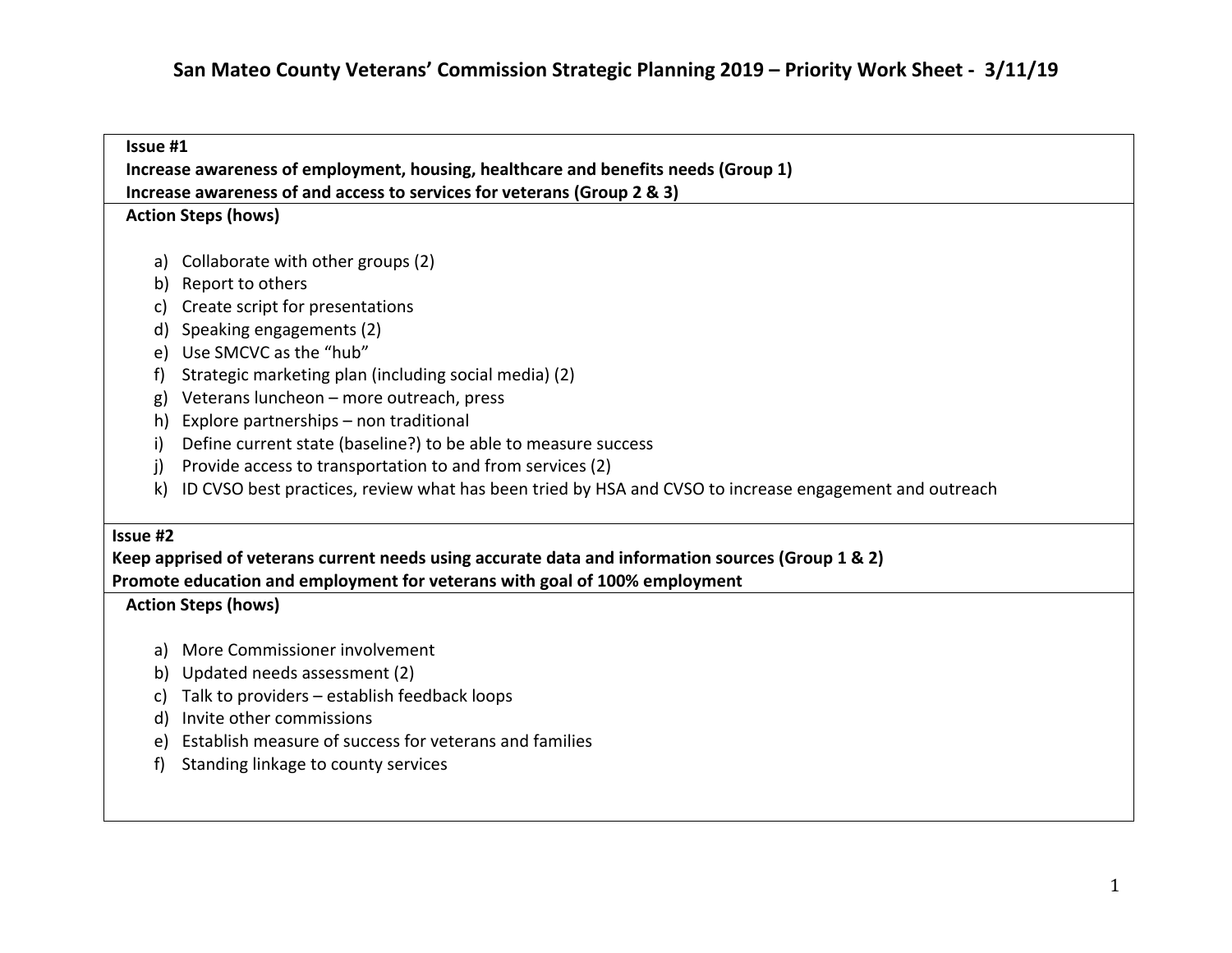#### **San Mateo County Veterans' Commission Strategic Planning 2019 – Priority Work Sheet ‐ 3/11/19**

| Issue #3                                                   |
|------------------------------------------------------------|
| Mental health, suicide, opioid crisis (Group 3)            |
| Measure progress and impact of Commission's work (Group 1) |
| <b>Action Steps (hows)</b>                                 |
|                                                            |
|                                                            |
|                                                            |
|                                                            |
|                                                            |
|                                                            |
|                                                            |
|                                                            |
|                                                            |
|                                                            |
|                                                            |
| Issue #4                                                   |
| Housing for veterans/decrease homelessness (Group 3)       |
|                                                            |
| <b>Action Steps (hows)</b>                                 |
|                                                            |
|                                                            |
|                                                            |
|                                                            |
|                                                            |
|                                                            |
|                                                            |
|                                                            |
|                                                            |
|                                                            |
|                                                            |
|                                                            |
|                                                            |
|                                                            |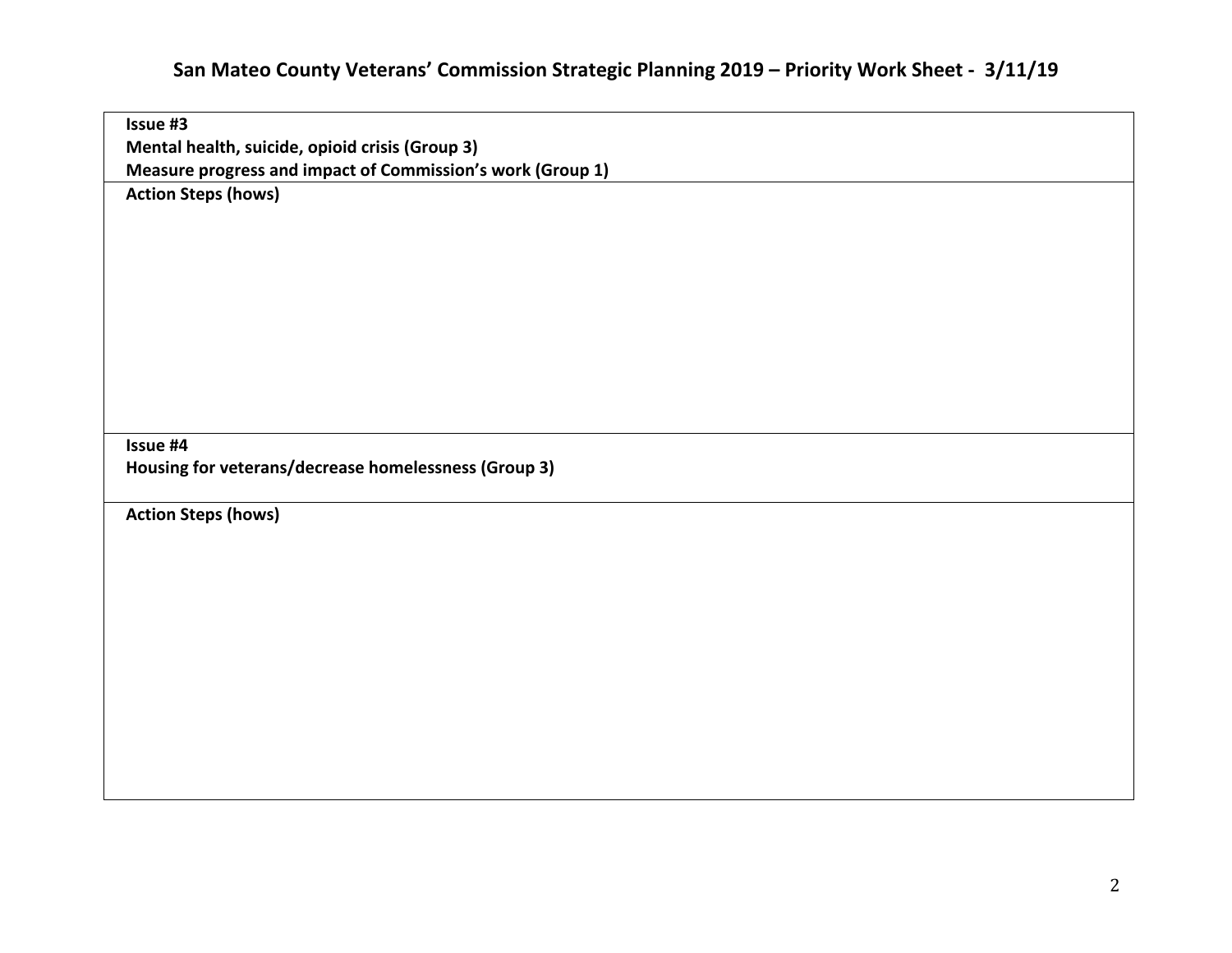### **San Mateo County Veterans Commission Draft Strategic Goals and Objectives** *For Discussion May 13, 2019*

#### **Goals and Objectives**

*Together, goals and objectives define desired outcomes resulting from the Commission's work. They may be focused on the organization's programming or internal operations. Progress toward achieving goals and objectives should be measurable. While the terms are often used interchangeably, goals are generally more comprehensive or far‐reaching than objectives. Framed clearly, they answer the question "What do we want to accomplish?"*

**Goal I: Develop an increased understanding of the current needs of San Mateo County veterans and their families**

Objective A: Revisit the 2014 Veterans Needs Assessment and assess its relevance for the current veterans population in San Mateo County

Objective B: Develop a process to schedule regular reports from key veterans services providers defining what services are being utilized by veterans and their families

**Goal II: Develop and maintain a current, comprehensive and accessible catalog of all relevant services available to SMC veterans and their families**

Objective A: Identify and access existing lists/inventories of services available to veterans and their families at the federal, state and local level

Objective B: Build a framework (spreadsheet or data base) in which to compile information about services as it is being gathered

Objective C: Identify a process through which the listing/catalog of services can be maintained and updated

Objective D: Include in the catalog specific actions/services with which the Commissioners are involved